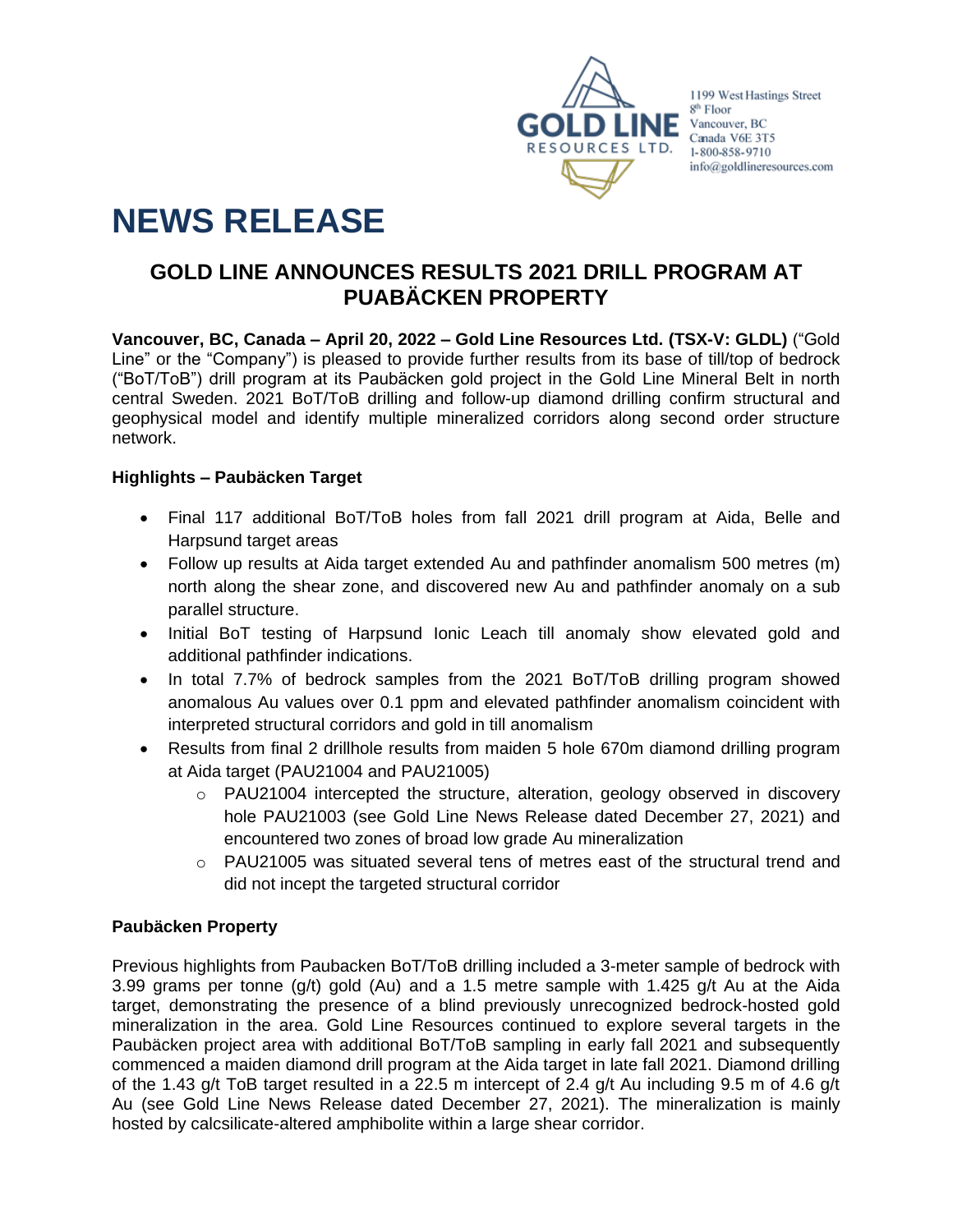Previously unreleased drillholes PAU21004 and PAU21005 were drilled southeast along strike of PAU21003. Although significant mineralization was not encountered, PAU21004 intercepted similar structure, alteration, and geology. Two zones of low-grade mineralization correlate to the zone encountered in PAU21003 situated 60m along strike to the north. PAU21005 was situated 220 m southeast of PAU21004 parallel to the main structural trend and did not intercept same geology or structure. In total 670 m were drilled in 5 diamond drill holes. See [Figure 1.](#page-5-0)

In addition to BoT/ToB results previously announced in Gold Line News Release November  $4<sup>th</sup>$ , 2021, the Company has now received all BoT/ToB assay results from its 2021 campaign at the Harpsund, Belle and Aida targets:

- All targets occur along identified structural features identified from magnetics data and BoT geology, with the anomalism broadly related to zones of structural deformation.
- Harpsun Target: New BoT/ToB results show a cluster of 8 anomalous bedrock samples of >0.1 g/t Au (21% of the holes) and elevated As anomalism *(figure 1)*. The drill program was designed to test a large Ionic Leach till anomaly and large area of coincident demagnetization located in an interpreted flexure within the Harpsund structural corridor. These results correspond to a  $-400$  m portion of a 1900 m gold and associated pathfinder element Ionic Leach till anomaly and interpreted structural corridor (see Gold Line News Release dated November  $4<sup>th</sup>$ , 2021).
- Belle Target: Approximately 500 meters to the southwest of the Harpsund target and 1km to the north of the already known Belle anomaly (see Gold Line news release dated November 4, 2021), the Company extended the ToB anomaly with a line of step-out holes. Twenty percent (20%) of the holes in that extension returned samples with anomalous gold values of >0.1 g/t Au *(figure 1)*.
- Aida Target: Follow up results at Aida target extend Au and pathfinder anomalism 500m north along Aida shear zone and discover new Au and pathfinder anomaly on a sub parallel structure. Seven samples with anomalous gold values of >0.1 g/t Au and elevated pathfinders were reported in five holes *(figure 1)*. Drilling has confirmed gold and pathfinder anomalism along two interpreted structural trends from airborne magnetic data, including where diamond drill hole PAU21003 intersected a 53.9 gram-meter (grade-thickness) intercept (see Gold Line News Release dated December 27, 2021). The anomalies on these structural trends are priority drill targets for 2022.

In total, 201 BoT/ToB holes have been drilled at Paubacken for 2623m in 2020/2021 (170 in 2021 and 31 in 2020). Of these, 7.7% of the 402 bedrock samples collected returned with anomalous gold values of >0.1 g/t Au, all of which correspond to interpreted structural corridors. See [Figure 2.](#page-6-0)

Further BoT drilling and follow up diamond drilling is planned in the 2022 exploration program to infill and extend along identified structural corridors and confirm bedrock sources of till anomalies.

#### **Paubäcken – Project Overview**

The Paubäcken Project consists of 3 licenses (17,097 ha) that cover the central part of an emerging district in north central Sweden known as the "Gold Line Belt". The Gold Line Belt is host to several significant gold deposits, including the nearby Barsele project (operated as a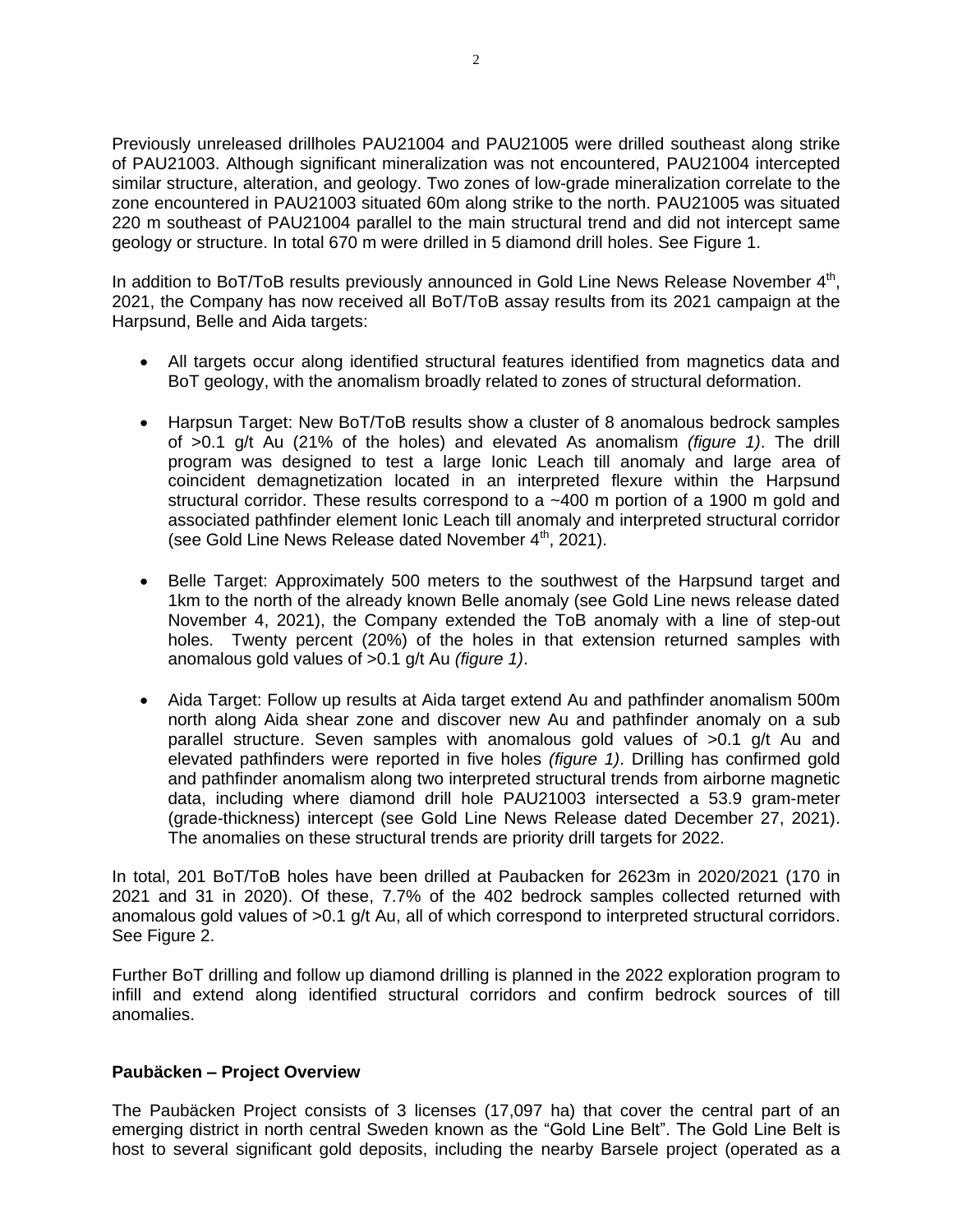joint venture between Agnico Eagle Mines Ltd. and Barsele Minerals Corp) as well as the Svartliden mine and Fäboliden development project (operated by Dragon Mining Ltd). The Svartliden mine was in production from 2005 to 2015 and a total of 3.18 million tonnes of material grading 4.1 g/t Au was processed during its operation (http://www.dragonmining.com/svartliden). The Paubäcken Project is strategically positioned between Barsele and Fäboliden, is a few hundred meters northeast of the Svartliden mine, and features a regional shear zone with multiple untested gold anomalies.

### **2021 Exploration Program Overview**

The Company has now drilled a total of 6,028 meters divided over 561 reconnaissance BoT/ToB holes through glacial till materials and several meters into the underlying bedrock on its Paubäcken (2624 metres), Storjuktan (1638 metres), and Blåbärliden (1799 metres) licenses. The intent of the programs were to test previously unexplored areas for signs of gold mineralization, either in the glacial till materials (dispersion signals from nearby sources of gold mineralization) or in the underlying bedrock. Initial results from till drilling at Paubäcken and Storjuktan were announced previously (see Gold Line news releases dated August 10, October 21, and November 4, 2021). Gold Line has been steadily receiving new data from its 2021 BoT/ToB campaign. The latest results include numerous newly identified clusters of bedrock samples with anomalous gold values of over 0.1 g/t distributed over several key target areas.

#### **Sampling:**

Samples were collected in accordance with industry standard best practices. Samples were collected by X Drill AB and Lejon Geo AB and submitted for preparation at the ALS Lab in Malå. Accredited control samples (blanks and accredited standards) are inserted into the sample intervals regularly. Bedrock samples are crushed to 70% less than 2mm, rotary split off 250g, pulverize split to better than 85% passing 75 microns. Pulps are analyzed at the ALS lab in Ireland with a four-acid digestions and ICP-MS finish, gold is analyzed by Fire Assay. Till samples are dried <60°C/140°F, sieved to -180 micron (80 mesh) and both fractions are retained. Sieved samples are subject to aqua-regia digestions and analyzed with full multielement geochemical suite and ICP-MS super trace gold method.

The BoT/ToB sampling approach has been successfully utilized as an exploration technique throughout Fennoscandia for many years and remains the most widely applied tool for making new discoveries. Preeminent examples include the recent discoveries of satellite gold deposits on Rupert Resources' Pahtavaara gold property in Finland, and Anglo American Plc's Sakatti nick-copper discovery, also in Finland.

#### **Notes on nearby mines and deposits:**

The nearby mines, deposits and projects discussed in this news release provide context for Gold Line's projects in the area, which occur in a similar geologic setting, but they are not necessarily indicative that the projects host similar mineralization.

#### **Qualified Person:**

The technical information in this news release has been prepared in accordance with the Canadian regulatory requirements set out in National Instrument 43-101 and reviewed and approved by Benjamin Gelber, M.Sc, P.Geo, a Qualified Person.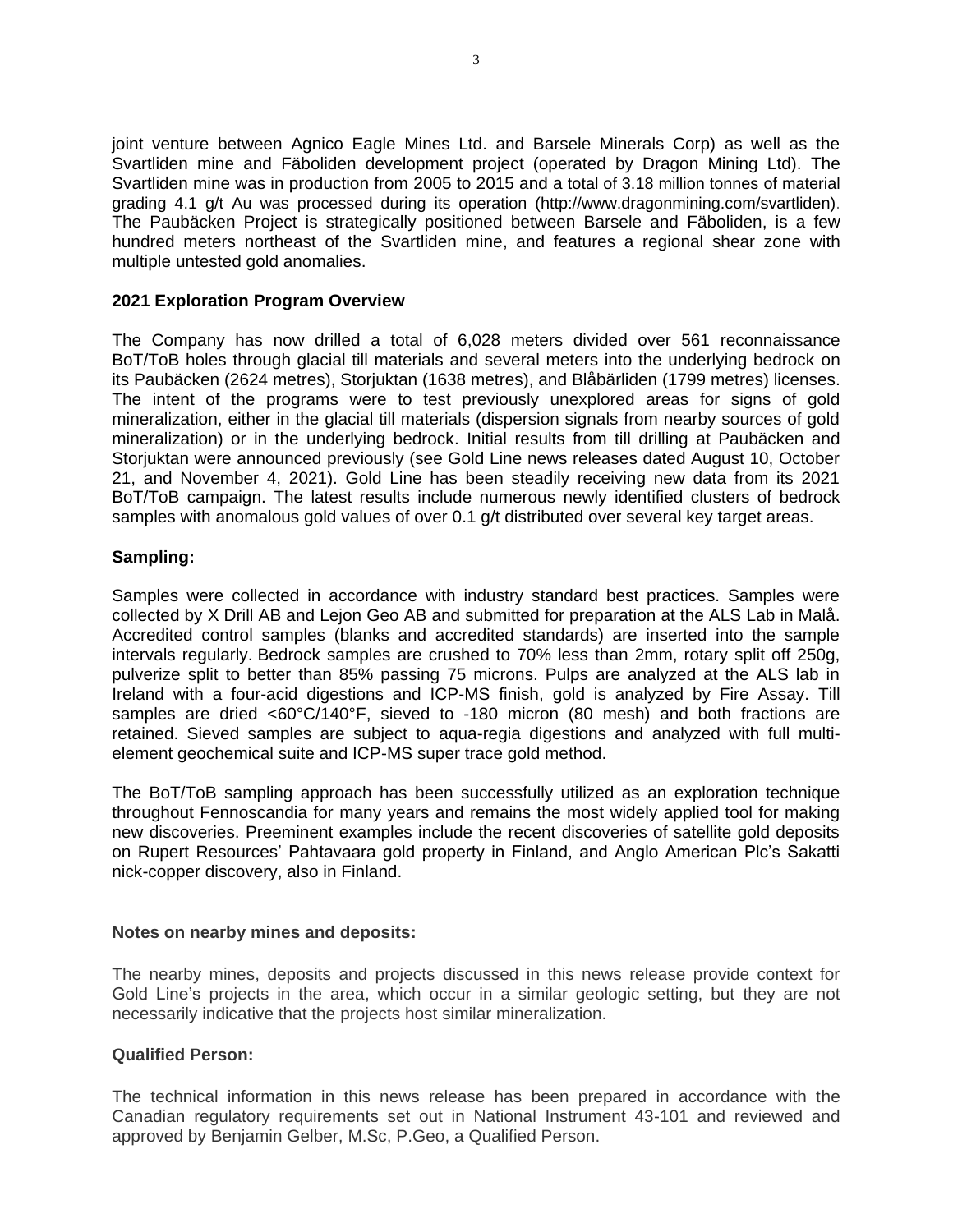#### **About Gold Line Resources Ltd.**

Gold Line Resources is focused on acquiring mineral properties with exceptional exploration potential in the most prolific gold-producing regions of Fennoscandia, and further delineating the historic. Gold Line is working in one of the world's top mining jurisdictions and emerging exploration frontiers due to its strong mineral endowment, stable tenure, straightforward permitting, favourable tax regime and supportive geopolitical landscape.

Gold Line currently holds a prospective portfolio of five gold exploration projects in Sweden: one project is in the Skelleftea belt of north-central Sweden and four projects, including the Långtjärn property, are located within the Gold Line Mineral Belt of north-central Sweden. The projects are located on a 200-kilometre Proterozoic greenstone sedimentary belt that is host to multiple gold showings and deposits

#### **ON BEHALF OF THE BOARD OF DIRECTORS OF GOLD LINE RESOURCES,**

Adam Cegielski CEO & Director

For further information: Email: [investor@goldlineresources.com](mailto:investor@goldlineresources.com) Telephone: 1-800-858-9710

## **FOLLOW US:**

Website:<https://www.goldlineresources.com/> Facebook:<https://www.facebook.com/Gold-Line-Resources> Twitter: [https://twitter.com/GLDL\\_Resources](https://twitter.com/GLDL_Resources) Instagram: [https://www.instagram.com/gold\\_line\\_resources/](https://www.instagram.com/gold_line_resources/) LinkedIn: <https://www.linkedin.com/company/gold-line-resources-ltd>

*Neither the TSX Venture Exchange nor its Regulation Services Provider (as that term is defined in policies of the TSX Venture Exchange) accepts responsibility for the adequacy or accuracy of this release.*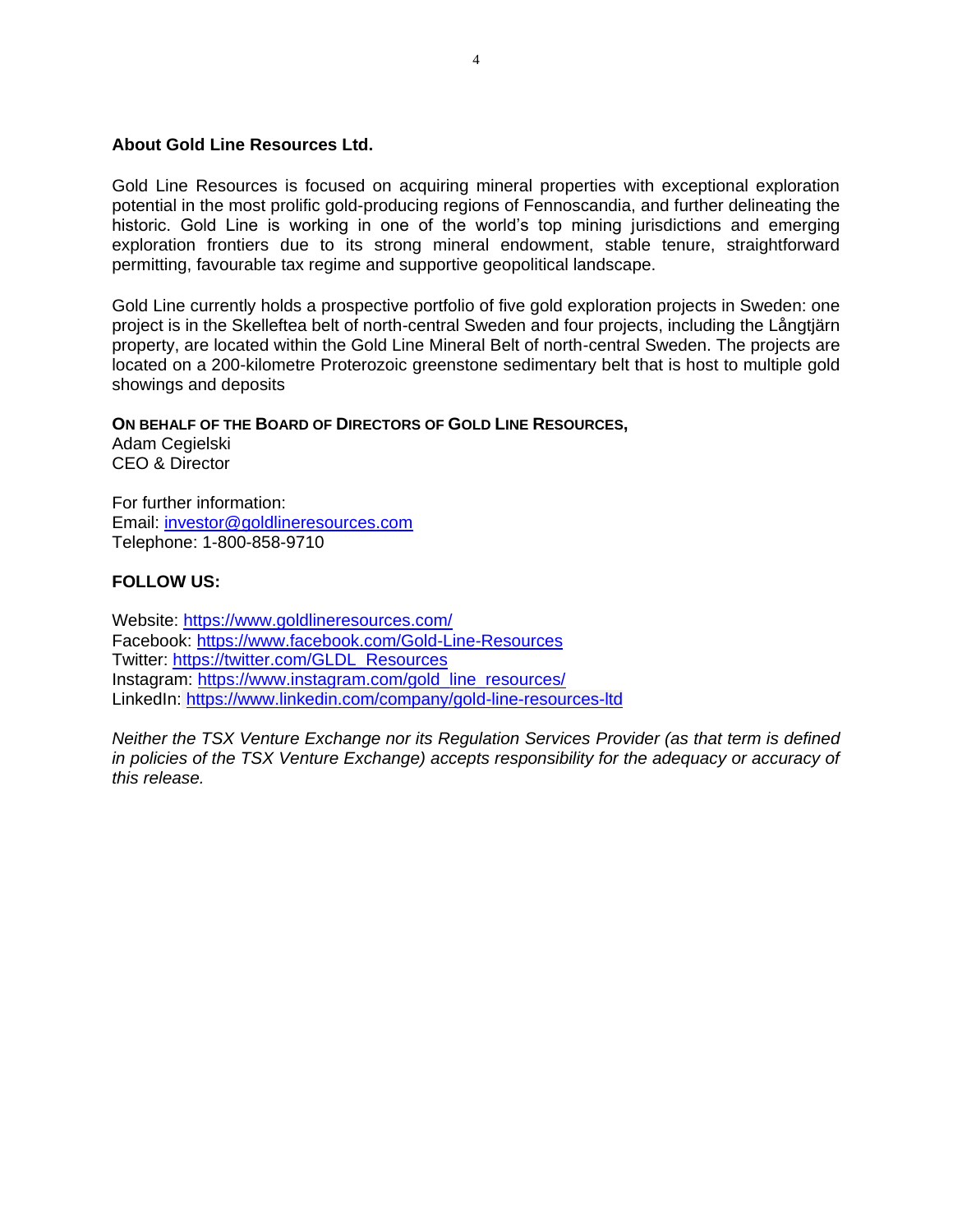#### *Cautionary Note Regarding Forward-Looking Statements*

This news release contains statements that constitute "forward-looking statements." Such forward looking statements involve known and unknown risks, uncertainties and other factors that may cause Gold Line's actual results, performance or achievements, or developments to differ materially from the anticipated results, performance or achievements expressed or implied by such forward-looking statements. Forward looking statements are statements that are not historical facts and are generally, but not always, identified by the words "expects," "plans," "anticipates," "believes," "intends," "estimates," "projects," "potential" and similar expressions, or that events or conditions "will," "would," "may," "could" or "should" occur.

Forward-looking statements in this news release include statements that are not historical facts. By their nature, forward-looking statements involve known and unknown risks, uncertainties and other factors which may cause actual results, performance or achievements, or other future events, to be materially different from any future results, performance or achievements expressed or implied by such forward-looking statements. Such factors and risks include, among others: that exploration and development activities will not be completed as planned; that the results of exploration and development activities will not be as anticipated. Gold Line may require additional financing from time to time in order to continue its operations which may not be available when needed or on acceptable terms and conditions; compliance with extensive government regulation; domestic and foreign laws and regulations could adversely affect Gold Line's business and results of operations; the stock markets have experienced volatility that often has been unrelated to the performance of companies and these fluctuations may adversely affect the price of Gold Line's securities, regardless of its operating performance; and the impact of COVID-19. The forward-looking statements contained in this news release represent the expectations of Gold Line as of the date of this news release and, accordingly, are subject to change after such date. Readers should not place undue importance on forwardlooking information and should not rely upon this information as of any other date. Gold Line undertakes no obligation to update these forward-looking statements in the event that management's beliefs, estimates or opinions, or other factors, should change.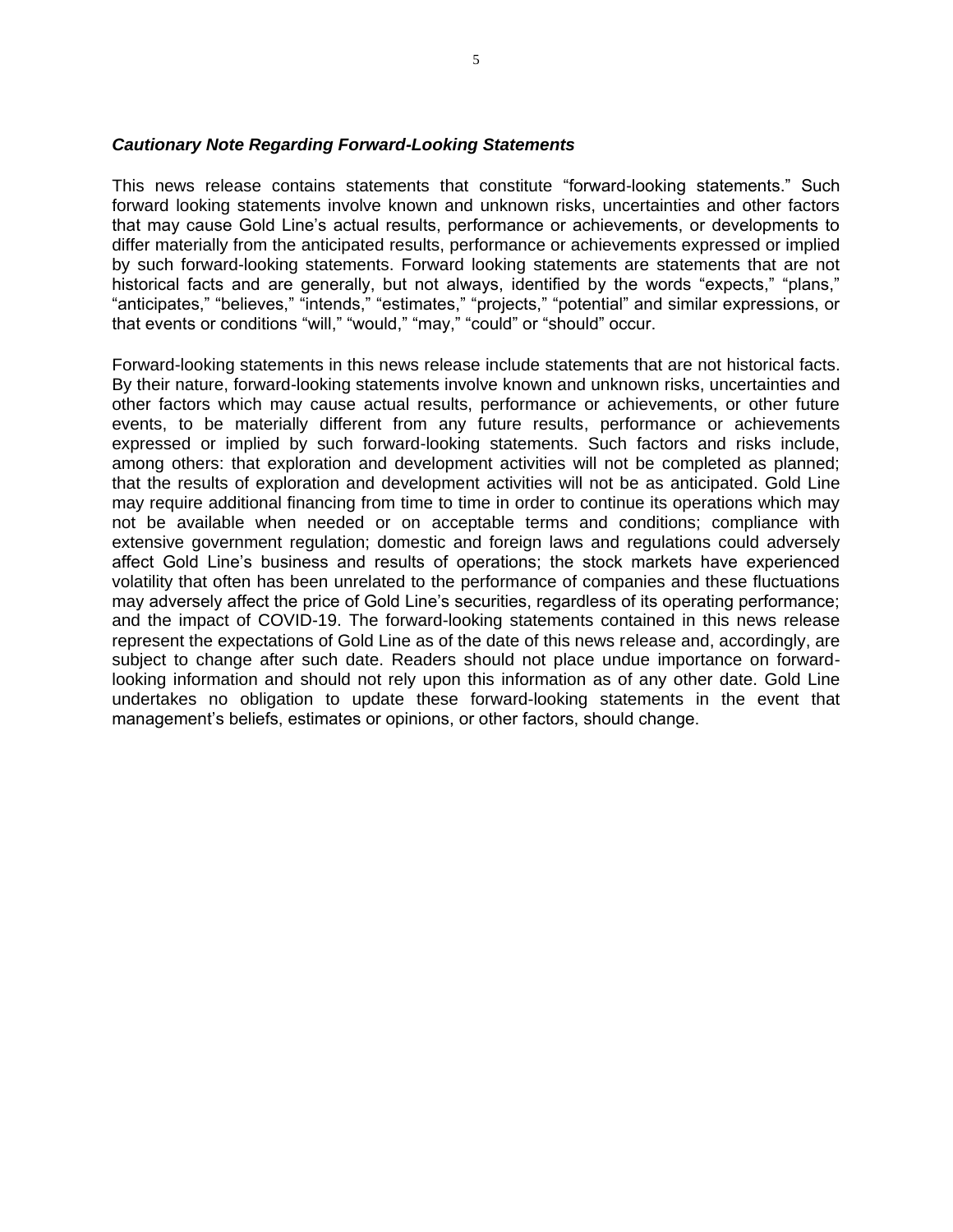

<span id="page-5-0"></span>Figure 1: Top of Bedrock Au results (best of two assays) from BoT/ToB drilling and maiden drilling results at Aida target. ToB/BoT drilling has extended anomalism 500m north Pau21003 and identified an additional interpreted sub-parallel shear corridor with coincident Au and pathfinder anomalism.